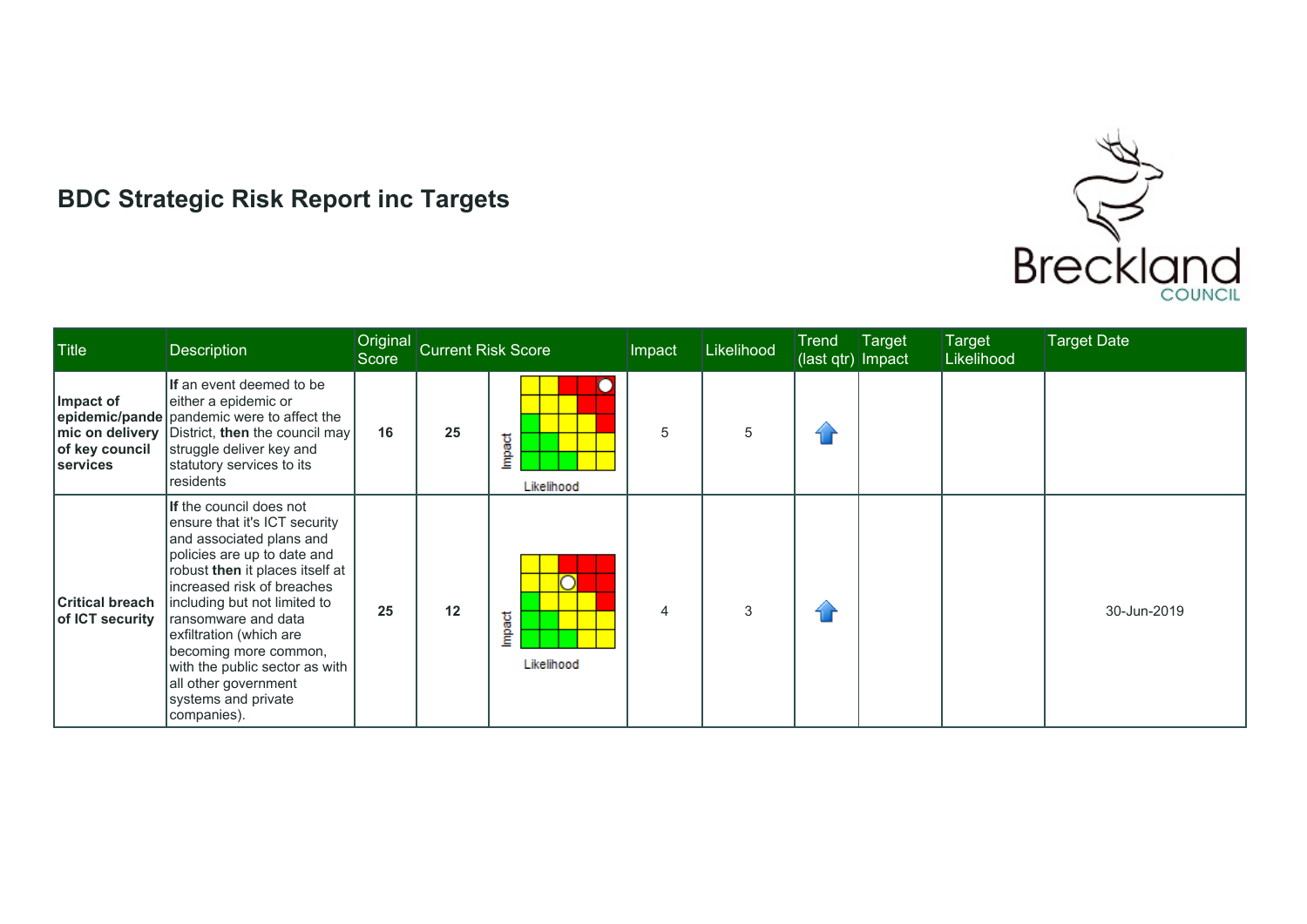| <b>Title</b>                                                                                                     | Description                                                                                                                                                                                                                                                                                                                                                                                                           | <b>Score</b> | Original Current Risk Score |                                            | Impact | Likelihood     | Trend<br>(last qtr) Impact | Target | <b>Target</b><br>Likelihood | <b>Target Date</b> |
|------------------------------------------------------------------------------------------------------------------|-----------------------------------------------------------------------------------------------------------------------------------------------------------------------------------------------------------------------------------------------------------------------------------------------------------------------------------------------------------------------------------------------------------------------|--------------|-----------------------------|--------------------------------------------|--------|----------------|----------------------------|--------|-----------------------------|--------------------|
| General Data<br><b>Protection</b><br><b>Regulation</b>                                                           | If the council does not<br>ensure that data identified in<br>the General Data Protection<br>Regulations is held in an<br>appropriate and secure<br>manner, then it would be in<br>breach of the act and would<br>be liable for action from the<br><b>Information Commissioners</b><br>Office (ICO).                                                                                                                   | 16           | 12                          | ∩<br>Impact<br>Likelihood                  | 4      | 3              |                            | 3      | $\overline{2}$              | 31-Jul-2019        |
| Impact of the<br>council being<br>unable to fulfil<br>it's statutory<br>duties in<br>relation to<br>homelessness | If the council is unable to<br>fulfil its statutory duties in<br>Irelation to homelessness.<br>then it may find itself in<br>breach of legislation such as<br>the Homelessness Reduction<br>Act 2017.                                                                                                                                                                                                                 | 12           | 12                          | ∩<br>Impact<br>Likelihood                  | 4      | 3              |                            | 3      | 2                           | 31-Oct-2019        |
| <b>Failure to</b><br><b>Imaximise</b><br>income from<br>investment<br>asset portfolio                            | If the council fails to<br>maximise income from the<br>investment asset portfolio<br>(commercial property) then<br>there would be a budget gap                                                                                                                                                                                                                                                                        | 16           | 12                          | $\overline{\rm O}$<br>Impact<br>Likelihood | 4      | 3              | $\bigcap$                  | 3      | $\overline{2}$              | 31-Mar-2020        |
| <b>Emerging</b><br>government<br>policy                                                                          | If the council does not<br>monitor emerging<br>government policy, then it<br>may not fully understand the<br>implications of certain<br>policies on organisational<br>service delivery models and<br>budget position. This is<br>includes but is not limited to<br>policy around local industrial<br>strategies, environmental<br>policy, Domestic Abuse Bill,<br>emerging waste strategies,<br>any white papers with | 9            | 12                          | Impact<br>Likelihood                       | 3      | $\overline{4}$ | $\curvearrowleft$          |        |                             |                    |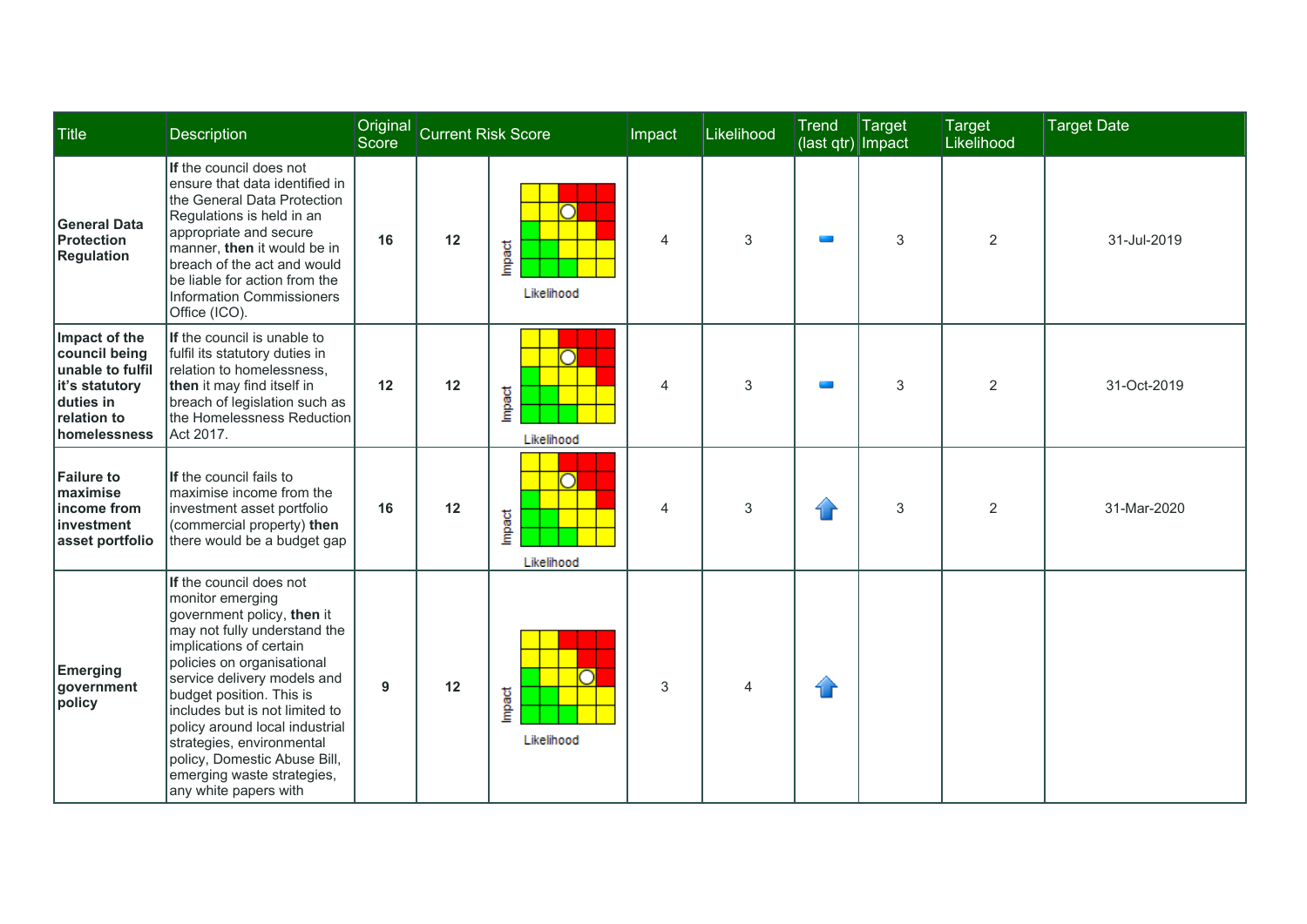| Title                                                                      | <b>Description</b>                                                                                                                                                                                              | Score | Original Current Risk Score |                           | Impact         | Likelihood     | <b>Trend</b><br>(last qtr) Impact  | Target         | Target<br>Likelihood | <b>Target Date</b> |
|----------------------------------------------------------------------------|-----------------------------------------------------------------------------------------------------------------------------------------------------------------------------------------------------------------|-------|-----------------------------|---------------------------|----------------|----------------|------------------------------------|----------------|----------------------|--------------------|
|                                                                            | regards to local authority<br>devolution and exiting the<br>European Union.                                                                                                                                     |       |                             |                           |                |                |                                    |                |                      |                    |
| <b>Business rate</b><br>retention<br>scheme                                | If the Business rate retention<br>and fair funding review<br>changes from 2020-2021<br>then the reduction in funding<br>will impact the council's<br>budget                                                     | 16    | 9                           | Impact<br>Likelihood      | 3              | 3              | $\left\langle \cdot \right\rangle$ | $\overline{2}$ | 2                    | 31-Dec-2018        |
| <b>Contracts</b><br>Monitoring                                             | If the council fails to monitor<br>lits contracts with external<br>partners correctly then it<br>places itself at an increased<br>risk of implications from both<br>a financial and performance<br>perspective. | 16    | 9                           | Impact<br>Likelihood      | 3              | 3              |                                    | $\overline{2}$ | 3                    | 31-Jul-2019        |
| <b>Medium Term</b><br><b>Financial Plan</b><br><b>Not Delivered</b>        | If the council's medium-term<br>financial plan is not<br>delivered, then it may not be<br>able to produce a balanced<br>budget.                                                                                 | 12    | 8                           | Impact<br>Likelihood      | $\overline{2}$ | $\overline{4}$ |                                    | $\overline{2}$ | 2                    | 31-Dec-2019        |
| <b>Failure to</b><br>deliver Local<br>Plan and its<br><b>Delivery Plan</b> | If the councils fails to deliver<br>Local Plan and its Delivery<br>Plan - then there is a risk to<br>reputation, financial<br>implications and possible<br>Secretary of State<br>lintervention.                 | 8     | 6                           | ⊃<br>Impact<br>Likelihood | 3              | $\overline{2}$ |                                    | 4              |                      | 30-Apr-2019        |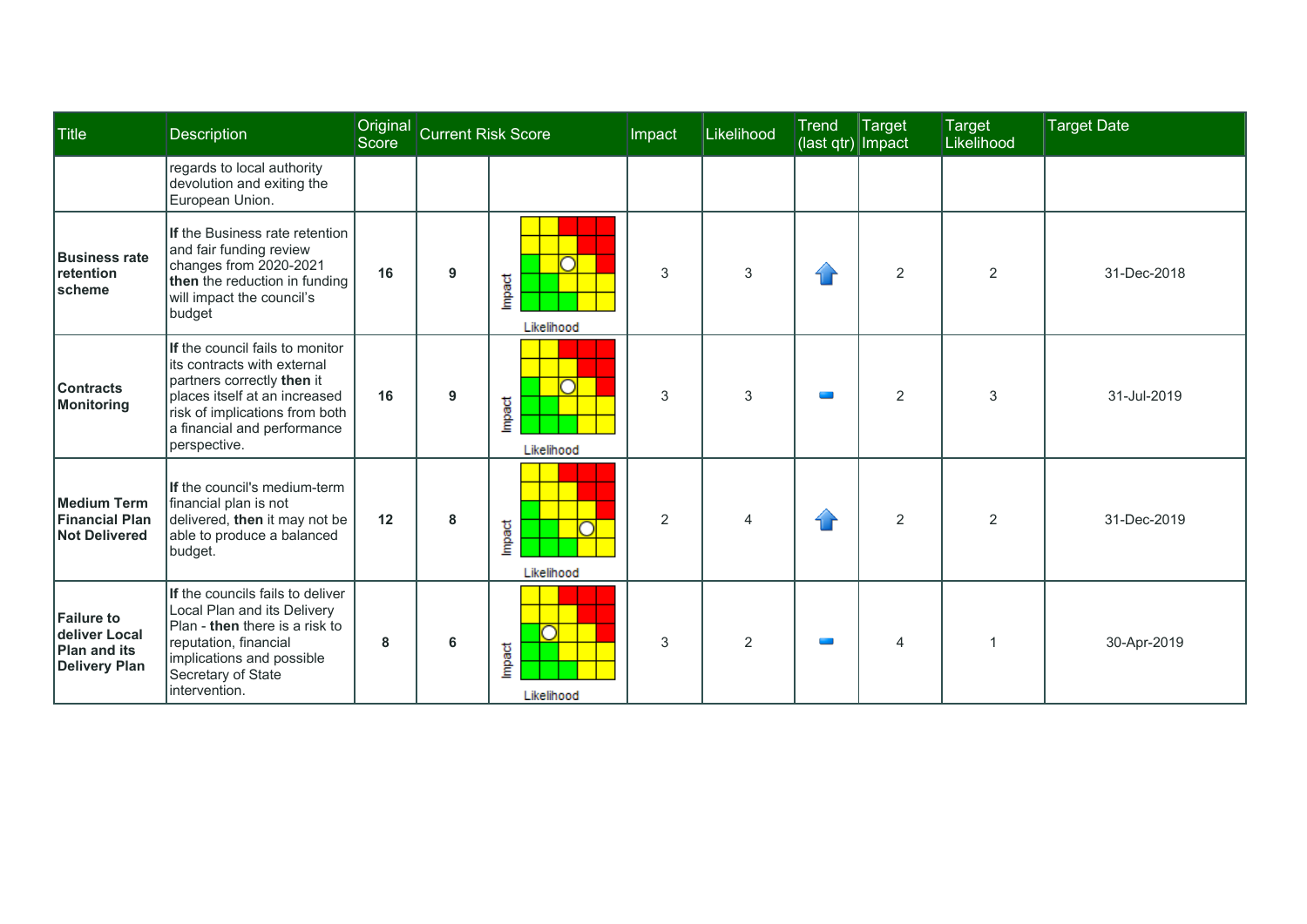| <b>Title</b>                                                                                       | <b>Description</b>                                                                                                                                                                                          | <b>Score</b> | Original Current Risk Score | Impact | Likelihood | <b>Trend</b><br>$\frac{1}{2} (last qtr)   Impact$ | Target | <b>Target</b><br>Likelihood | Target Date |
|----------------------------------------------------------------------------------------------------|-------------------------------------------------------------------------------------------------------------------------------------------------------------------------------------------------------------|--------------|-----------------------------|--------|------------|---------------------------------------------------|--------|-----------------------------|-------------|
| <b>Failure to</b><br>effectively<br><i>implement</i><br>  corporate<br>business<br>continuity plan | If the council fails to<br>effectively implement the<br>corporate business continuity<br>plan, then the council may<br>  be exposing itself to the risk<br>of service outage following a<br>major incident. |              | 혋<br>Ê<br>Likelihood        |        |            |                                                   |        |                             | 31-Mar-2019 |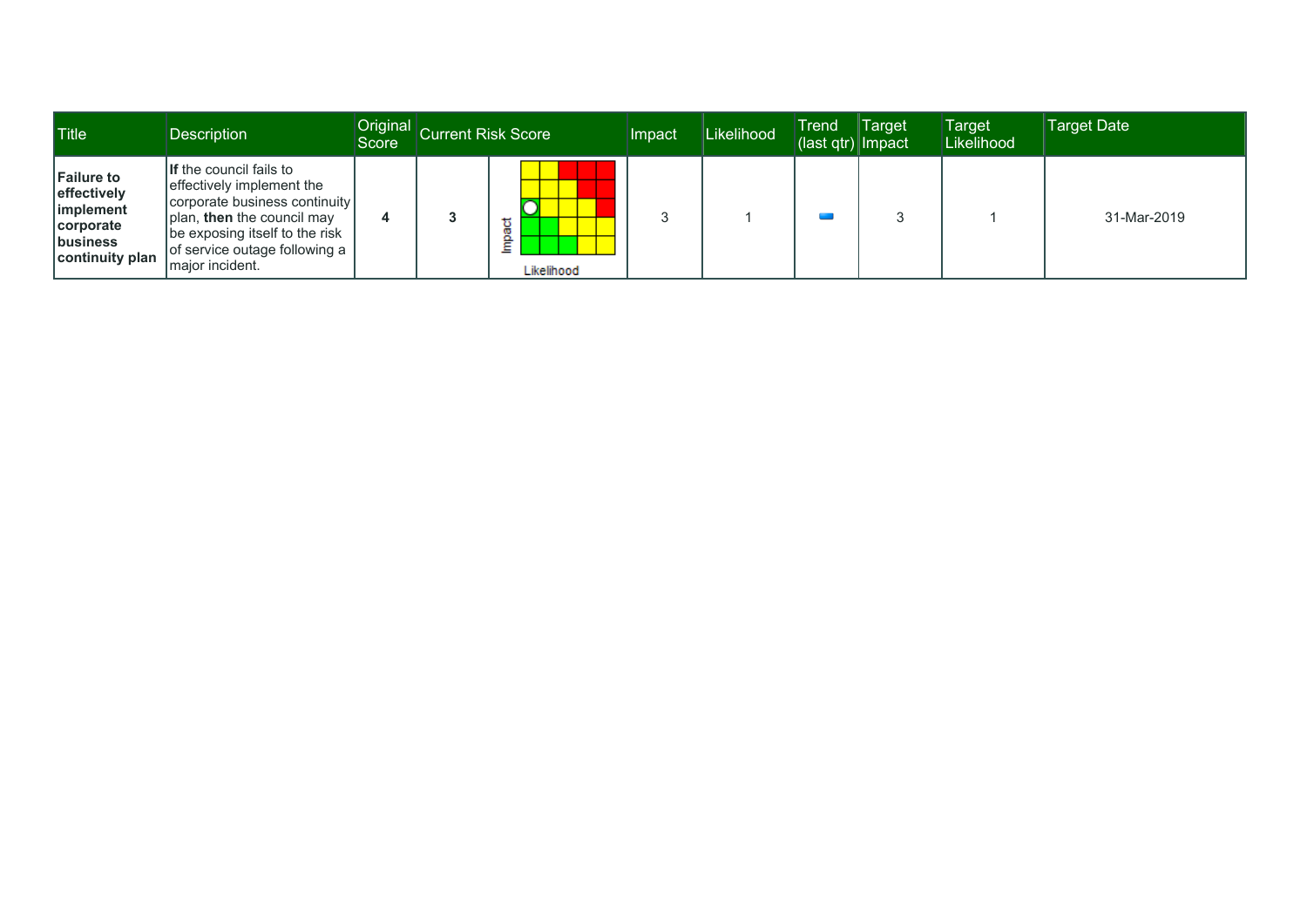| Title                                                              | Mitigations/Controls                                                                                                                                                                                                                                                                                                                                                                                                                                                                                                                                                                                                                                                                                                                                                                                                                                                                                                                | <b>Latest Note</b>                                                                                                                                                                                                                                                                                                                                                                                                                                                                                                                                                                                                                                                                                                                  | Latest note update<br>date |
|--------------------------------------------------------------------|-------------------------------------------------------------------------------------------------------------------------------------------------------------------------------------------------------------------------------------------------------------------------------------------------------------------------------------------------------------------------------------------------------------------------------------------------------------------------------------------------------------------------------------------------------------------------------------------------------------------------------------------------------------------------------------------------------------------------------------------------------------------------------------------------------------------------------------------------------------------------------------------------------------------------------------|-------------------------------------------------------------------------------------------------------------------------------------------------------------------------------------------------------------------------------------------------------------------------------------------------------------------------------------------------------------------------------------------------------------------------------------------------------------------------------------------------------------------------------------------------------------------------------------------------------------------------------------------------------------------------------------------------------------------------------------|----------------------------|
| Impact of epidemic/pandemic on delivery<br>of key council services | Weekly management Team meetings to<br>assess the potential risks and ensure<br>Business Continuity arrangements are<br>robust.<br>Work currently underway to ensure<br>critical services continue, including<br>collaboration with our contract and<br>partners.                                                                                                                                                                                                                                                                                                                                                                                                                                                                                                                                                                                                                                                                    | Winter preparedness scenario planning complete to<br>manage and mitigate whilst we are in the pandemic.<br>Weekly management team meetings continue to be held<br>in order assess the potential risks related to the pandemic<br>and ensure Business Continuity arrangements remain are<br>robust.                                                                                                                                                                                                                                                                                                                                                                                                                                  | 24th November 2020         |
| <b>Critical breach of ICT security</b>                             | Through a suite of protection measures<br>$\bullet$<br>such as web filtering and antivirus<br>software, there is a good level of<br>protection from viruses. Disaster recovery<br>is also well maintained.<br>Centrally managed antivirus software with<br>daily updates to protect against virus and<br>malware together with proactive<br>reporting.<br>On access scanning of all files processed<br>giving real-time protection.<br>Daily full scans of all files held at rest on<br>drives.<br>Advisory updates from Government<br>Cyber Security forum giving detailed<br>information on any risks seen across the<br>Government estate (both central and<br>local).<br>Corporate firewall provides additional<br>protection on all traffic entering or leaving<br>Breckland Council network giving<br>different AV engine scanning.<br>External scanning of all emails entering<br>the council network which uses 4 different | BDC continues to work closely with the other local<br>authorities and central Government bodies to enhance<br>our ability to detect and protect against cyber-attacks.<br>The current climate though is showing a marked increase<br>in cyber criminals targeting public sector bodies (a 300%<br>increase) mainly due to the amount of data they hold and<br>the difficult position many local authorities are in with<br>regards spend on cyber defence. Given the upturn in<br>cyber-attacks on public sector bodies is increasing it<br>would seem sensible to increase the likelihood of a cyber-<br>attack against Breckland Council.<br>The team is also working to roll out Dojo cyber security<br>training to staff again. | 27th November 2020         |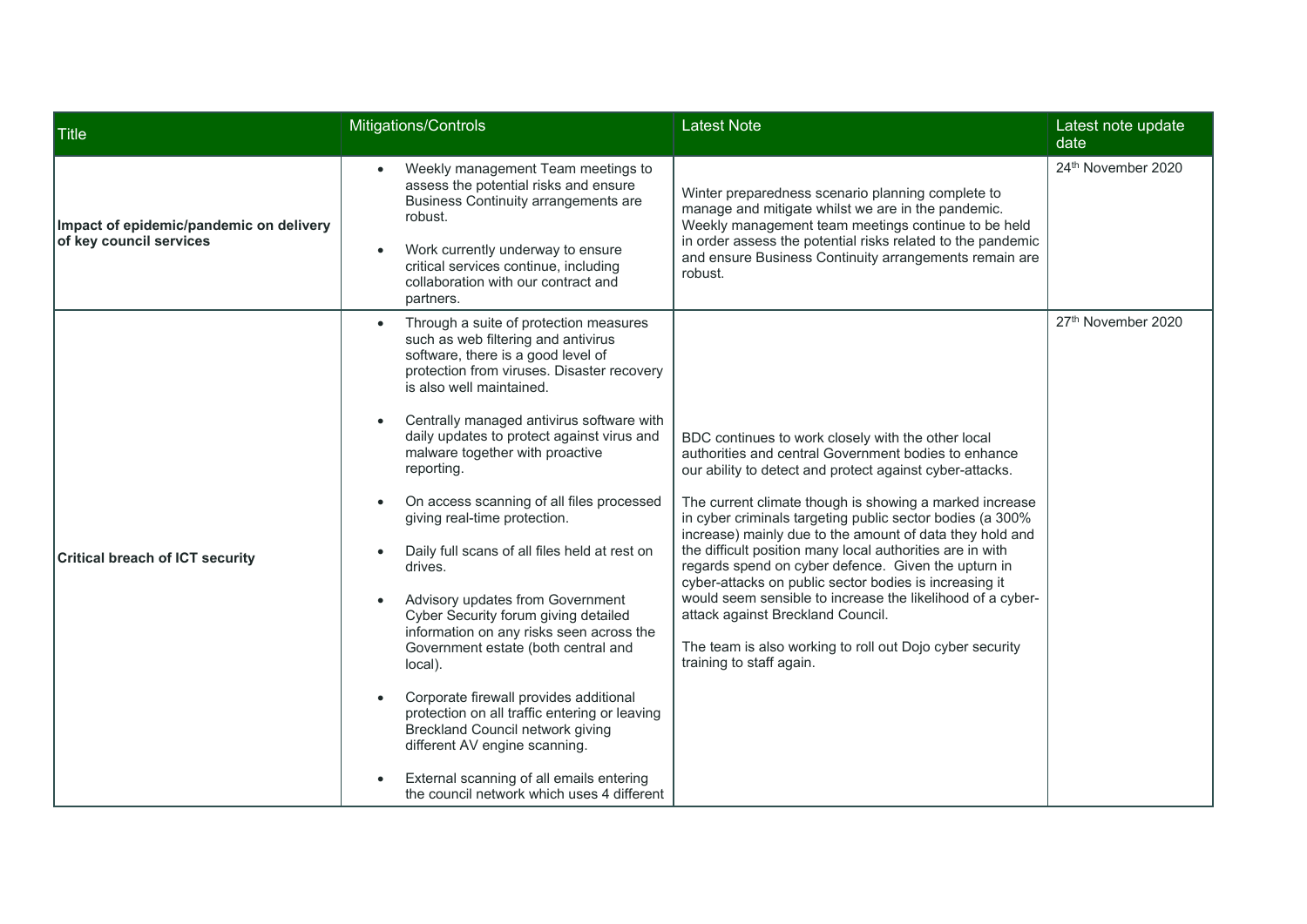| Title                                                                                                | Mitigations/Controls                                                                                                                                                                                                                                                                                                                                                                              | Latest Note                                                                                                                                                                                                                                                                                                                                                                                                                                                                                                                                                                                                                                                                                                                                                                         | Latest note update<br>date |
|------------------------------------------------------------------------------------------------------|---------------------------------------------------------------------------------------------------------------------------------------------------------------------------------------------------------------------------------------------------------------------------------------------------------------------------------------------------------------------------------------------------|-------------------------------------------------------------------------------------------------------------------------------------------------------------------------------------------------------------------------------------------------------------------------------------------------------------------------------------------------------------------------------------------------------------------------------------------------------------------------------------------------------------------------------------------------------------------------------------------------------------------------------------------------------------------------------------------------------------------------------------------------------------------------------------|----------------------------|
|                                                                                                      | AV engines to provide additional granular<br>AV scanning.<br>Digital off-site backups we still utilise<br>tapes which are taken off site and stored.<br>These tapes are rotated on a weekly and<br>monthly basis so there is a history of<br>backups that can be used in the event of<br>data recovery being required if the digital<br>copies are corrupt.                                       |                                                                                                                                                                                                                                                                                                                                                                                                                                                                                                                                                                                                                                                                                                                                                                                     |                            |
| <b>General Data Protection Regulation</b>                                                            | Monthly meetings of the statutory<br>information group monitor the situation<br>and identify areas of remediation, which<br>continue to be addressed.<br>GDPR education and training continues<br>to be rolled out                                                                                                                                                                                | Latest GDPR training is being rolled out. The Contracts<br>monitoring team and Information Governance officer,<br>continue to work together in relation to implications<br>around EU exit and GDPR.<br>It should be noted that the target date for this risk was<br>achieved but has subsequently gone back up. This was a<br>result of a result of the ongoing pandemic in which many<br>staff had to work from home in shared workspaces. The<br>Council's information governance as a result increased<br>the risk. It should be noted that whilst this has led to an<br>unavoidable increase in data risks, there has not been a<br>increase in reported breaches.                                                                                                              | 25th November 2020         |
| Impact of the council being unable to fulfil<br>it's statutory duties in relation to<br>homelessness | Specialist case management software in<br>$\bullet$<br>place.<br>Experienced staff and ongoing training.<br>$\bullet$<br>Increase of admin support to Housing<br>Options Team to better utilise specialist<br>staff to focus on complex cases.<br>Training in new duties to be ongoing<br>(initial joint SHDC/BDC training held in<br>January 2018).<br>Utilisation of New Burdens funding £180k. | The risk remains the same for the short-medium term as<br>the changes to the service are implemented over the next<br>4 months. Changes and processes currently under<br>review. We are positioning the service to deal with this as<br>best as it can in the future, but the change management<br>period will be unsettling and could have an impact on the<br>ability to prevent homelessness as early as we would like.<br>We are anticipating an increase in service demand in the<br>new year when we start seeing the courts open for<br>possession hearings and the impact of COVID starts<br>trickling through in other areas too - e.g. unemployment,<br>increasing mental health issues etc. The risk may<br>therefore be revised at this point, to reflect the increase. | 25th November 2020         |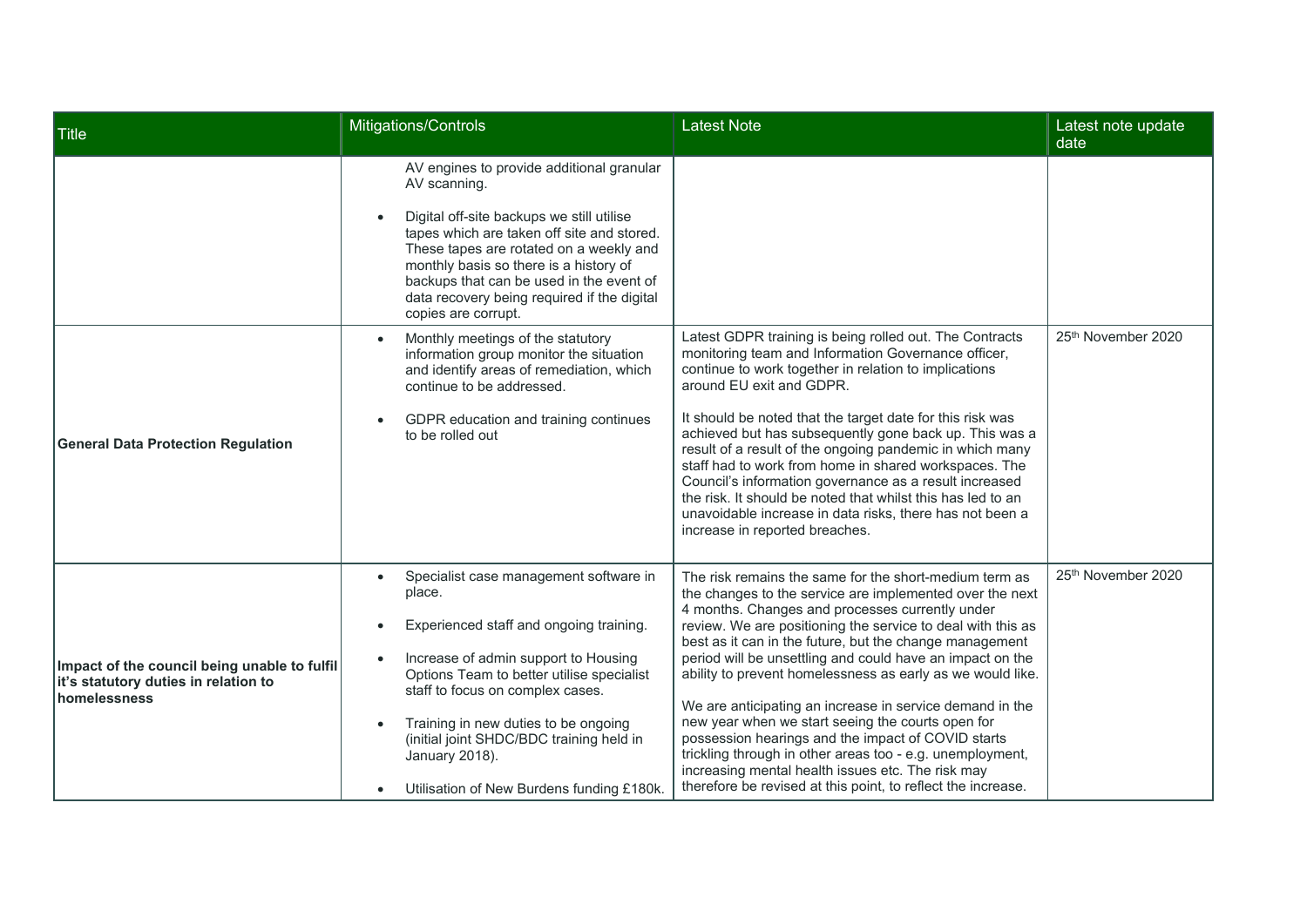| Title                                                                | Mitigations/Controls                                                                                                                                                                                                                                                                                                                                                                                                                                                                                                                                                                                                   | <b>Latest Note</b>                                                                                                                                                                                                                                                                                                                                                                                                                                                                     | Latest note update<br>date     |
|----------------------------------------------------------------------|------------------------------------------------------------------------------------------------------------------------------------------------------------------------------------------------------------------------------------------------------------------------------------------------------------------------------------------------------------------------------------------------------------------------------------------------------------------------------------------------------------------------------------------------------------------------------------------------------------------------|----------------------------------------------------------------------------------------------------------------------------------------------------------------------------------------------------------------------------------------------------------------------------------------------------------------------------------------------------------------------------------------------------------------------------------------------------------------------------------------|--------------------------------|
|                                                                      | Two Housing Link workers recruited for<br><b>BDC</b> under Government provision<br>(flexible housing grant) to managed and<br>prevent homeless cases for complex<br>cases.<br>Identification of private sector options<br>within both districts.<br>Work with partners to open other potential<br>options                                                                                                                                                                                                                                                                                                              |                                                                                                                                                                                                                                                                                                                                                                                                                                                                                        |                                |
| <b>Failure to maximise income from</b><br>investment asset portfolio | Work within the tenants notice period to<br>re-let.<br>Appropriate marketing budget to allow for<br>advertising to fill voids as soon as<br>possible.<br>Monitoring of tenants business<br>performance in larger units.<br>Active asset management (i.e.<br>acquisitions / disposals) to create a<br>balanced portfolio in terms of unit site and<br>use leasehold rental charges at/or above<br>market rental valuation.<br>Maintain policy on leasehold security<br>$\bullet$<br>deposits.<br>Continual maintenance programme to<br>assess condition of stock to allow for<br>prioritisation of capital expenditure. | A number of businesses/Tenants in the Council's<br>Commercial Property Portfolio continue to be affected by<br>the Covid-19 pandemic and the ongoing restrictions. This<br>will continue to affect the Council's Commercial Property<br>income outturn for 20/21.<br>Despite the ongoing situation, the occupancy of the<br>portfolio remains very good at 98% and interest in any<br>future voids remains very healthy with units continuing to<br>be let minimizing any void period. | 24th November 2020             |
| <b>Emerging government policy</b>                                    | The council ensures that it retains a<br>$\bullet$<br>dedicated post in order to oversee policy<br>changes and their impact on both the<br>council and the region, as well as senior                                                                                                                                                                                                                                                                                                                                                                                                                                   | The council is likely to be impacted in the next 12 months<br>by a number of key government decisions including: -<br>1. EU Exit this is being mitigated ongoing planning work                                                                                                                                                                                                                                                                                                         | 22 <sup>nd</sup> November 2020 |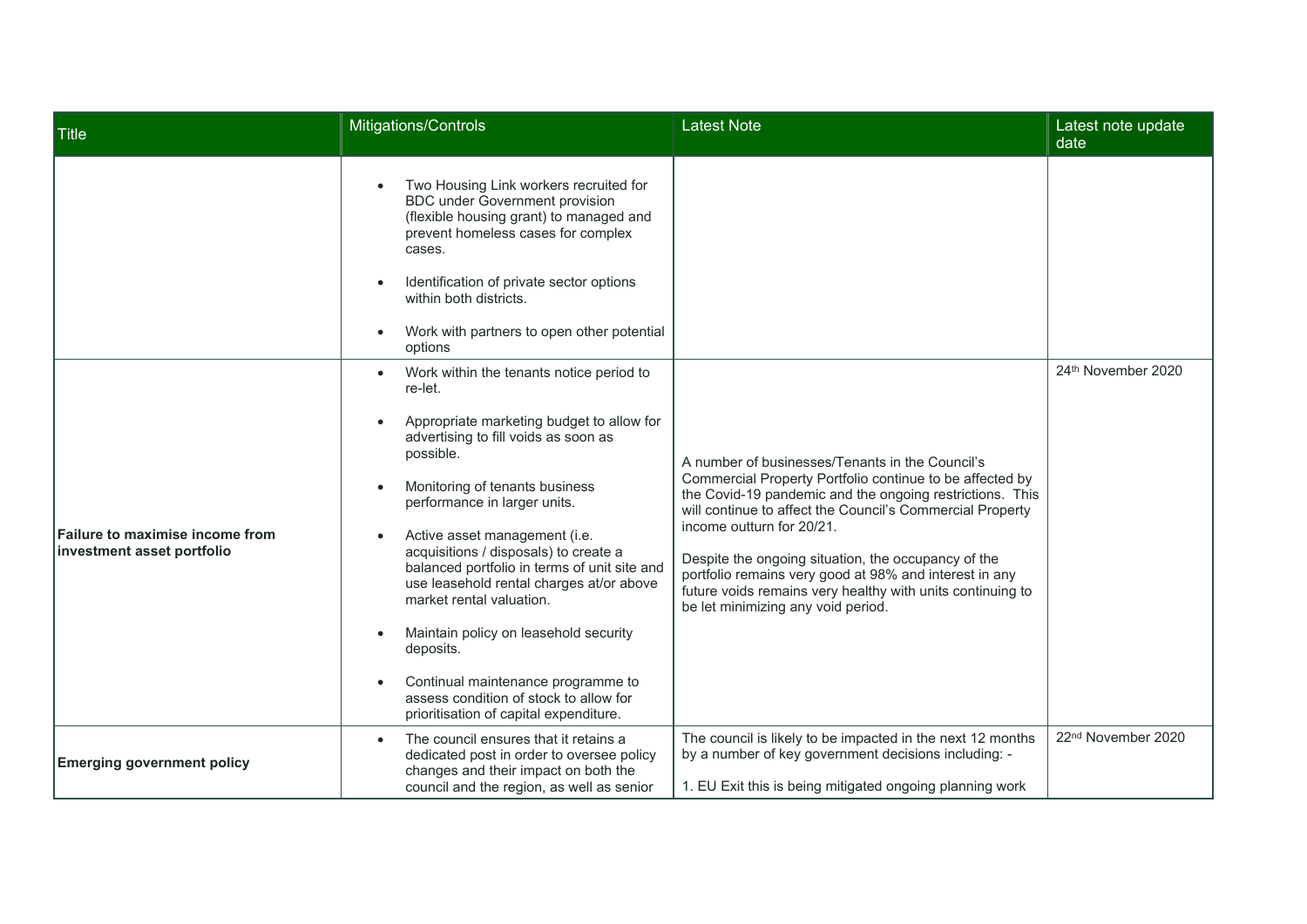| Title                          | Mitigations/Controls                                                                                                                                                                                             | <b>Latest Note</b>                                                                                                                                                                                                                                                                                                                                                                                                             | Latest note update<br>date |
|--------------------------------|------------------------------------------------------------------------------------------------------------------------------------------------------------------------------------------------------------------|--------------------------------------------------------------------------------------------------------------------------------------------------------------------------------------------------------------------------------------------------------------------------------------------------------------------------------------------------------------------------------------------------------------------------------|----------------------------|
|                                | management also ensuring an awareness<br>around government policy changes.                                                                                                                                       | across Norfolk with key partners and the Local Resilience<br>Forum                                                                                                                                                                                                                                                                                                                                                             |                            |
|                                |                                                                                                                                                                                                                  | 2. Devolution and Recovery White Paper - this has been<br>placed on hold by the Government until the COVID<br>pandemic has subsided                                                                                                                                                                                                                                                                                            |                            |
|                                |                                                                                                                                                                                                                  | 3. Local Government Spending Review - this will be<br>announced at the end of November 2020 and is likely to<br>have a significant impact on Local Government Finances<br>due to the need begin to repay the large amount of public<br>borrowing that has occurred during the COVID pandemic.<br>This will be mitigated through the budget planning<br>process.                                                                |                            |
|                                |                                                                                                                                                                                                                  | 4. Environment Bill - this will bring in new requirements<br>for the council around waste collection from 2023. This is<br>being mitigated through provisions in the new waste<br>contract.                                                                                                                                                                                                                                    |                            |
| Business rate retention scheme | Financial provision has been made to<br>$\bullet$<br>cover the risk of current appeals,<br>collection rates and growth.<br>Continue to keep up to date with CLG<br>consultations and update MTFP<br>accordingly. | These changes will not take place for 2021-22 as planned<br>and have been delayed until at least 2022-23.<br>Assumptions are included within the budget for the<br>impact of these changes based on estimates (as full<br>details of the schemes are not yet known).<br>The risk score has increased as a result of the potential<br>reduced income in both NNDR and future Government<br>funding as a result of the Pandemic. | 17th November 2020         |
| <b>Contracts Monitoring</b>    | Regular monitoring of contracts.<br>$\bullet$<br>Regular communication with external<br>$\bullet$<br>partners and stakeholders.<br>Keep up to date with external changes<br>with partners.                       | The Contracts and Procurement team continue to monitor<br>the contracts register, alongside the impact of COVID-19<br>on any of the council's contracts. There is currently<br>focussed activity in relation to the leisure contract, where<br>the team is working with the relevant client department.<br>The team continue to monitor the impact of EU exit and<br>COVID-19 and includes the impact on Thetford Power        | 25th November 2020         |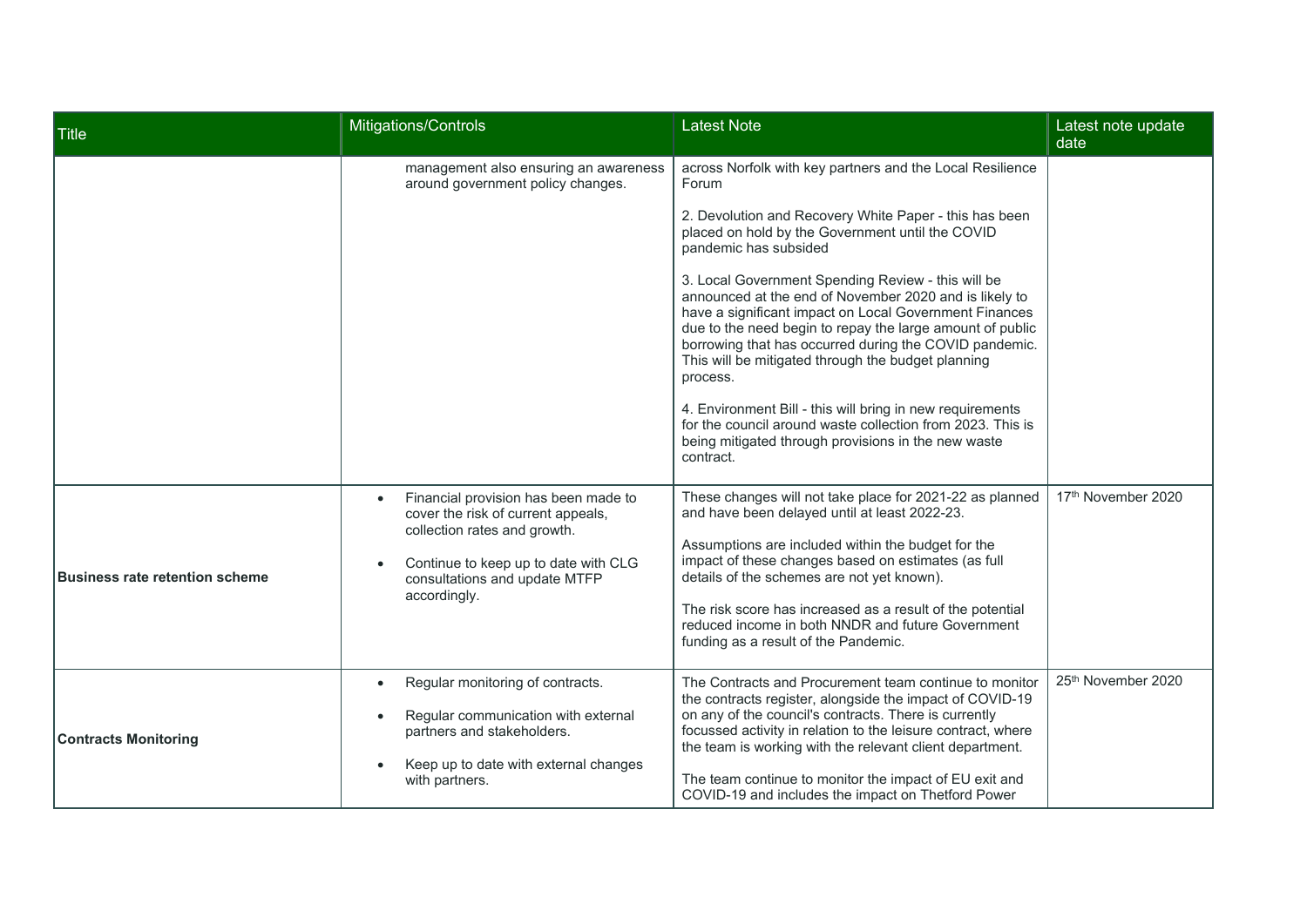| Title                                                                | Mitigations/Controls                                                                                                                                                                                                                                                                                                                                                                              | <b>Latest Note</b>                                                                                                                                                                                                                                                                                                                                                                                                                                                                                                                                                                                                                                                                                                                                                                                                                                 | Latest note update<br>date |
|----------------------------------------------------------------------|---------------------------------------------------------------------------------------------------------------------------------------------------------------------------------------------------------------------------------------------------------------------------------------------------------------------------------------------------------------------------------------------------|----------------------------------------------------------------------------------------------------------------------------------------------------------------------------------------------------------------------------------------------------------------------------------------------------------------------------------------------------------------------------------------------------------------------------------------------------------------------------------------------------------------------------------------------------------------------------------------------------------------------------------------------------------------------------------------------------------------------------------------------------------------------------------------------------------------------------------------------------|----------------------------|
|                                                                      | Contracts team in place to regularly<br>monitor contracts aligned with<br>communications plan which ensures<br>regular communication with partners and<br>stakeholders.                                                                                                                                                                                                                           | and GDPR implications. We continue to collaborate with<br>partners to ensure that stakeholders are informed of the<br>situation.                                                                                                                                                                                                                                                                                                                                                                                                                                                                                                                                                                                                                                                                                                                   |                            |
| Medium Term Financial Plan Not<br>Delivered                          | The Council is well placed to deal with future<br>impacts as;<br>Reliance on RSG and New Homes Bonus<br>has been removed from the budget.<br>The transformation programme is on<br>track.<br>We have set up a 'buffer fund' to cushion<br>impacts of major property tenants moving<br>out/ceasing trading.                                                                                        | A proposed savings plan has been identified which would<br>have delivered a balanced budget over the MTFP based<br>on the 2020-21 budget. However, the pandemic has<br>brought additional financial impacts through lost income<br>in areas such as commercial property, investment<br>interest, NNDR and fees & charges. As a result, the risk<br>score has been increased.<br>Further work is in progress between now and January<br>2021 to identify further options to balance the budget<br>when they are presented to Committee for consultation.<br>The budgets are subject to a large amount of<br>assumptions currently due to the uncertainty around<br>future funding of Local Government. Our financial<br>Settlement for 2021-22 is expected to be announced in<br>December 2020 and is likely to be a one-year<br>announcement only. | 24th November 2020         |
| <b>Failure to deliver Local Plan and its</b><br><b>Delivery Plan</b> | The current mitigations will be put in place;<br>We will work with Capita to fill vacancies<br>and put in effective interim cover.<br>We will establish additional informal<br>working plan working groups to reach<br>agreement over the settlement boundary<br>policy.<br>Re-evaluation of trajectory to establish<br>the appropriate level of allocations for<br>preferred sites consultation. | The decision was taken by Members not to continue with<br>the Local Plan review at present pending the government<br>planning reform changes. This has therefore led to a rise<br>in risk likelihood.<br>If a decision regarding planning reform is not made ahead<br>of 2022 deadline, then other options are available to the<br>council in order to deliver the plan. This situation risk<br>continues to be monitored in order to reflect and mitigate<br>the ongoing situation.                                                                                                                                                                                                                                                                                                                                                               | 25th November 2020         |
| Failure to effectively implement corporate                           | Risk mitigation is included in individual                                                                                                                                                                                                                                                                                                                                                         | • BDC plans are being updated to reflect new working                                                                                                                                                                                                                                                                                                                                                                                                                                                                                                                                                                                                                                                                                                                                                                                               | 25th November 2020         |